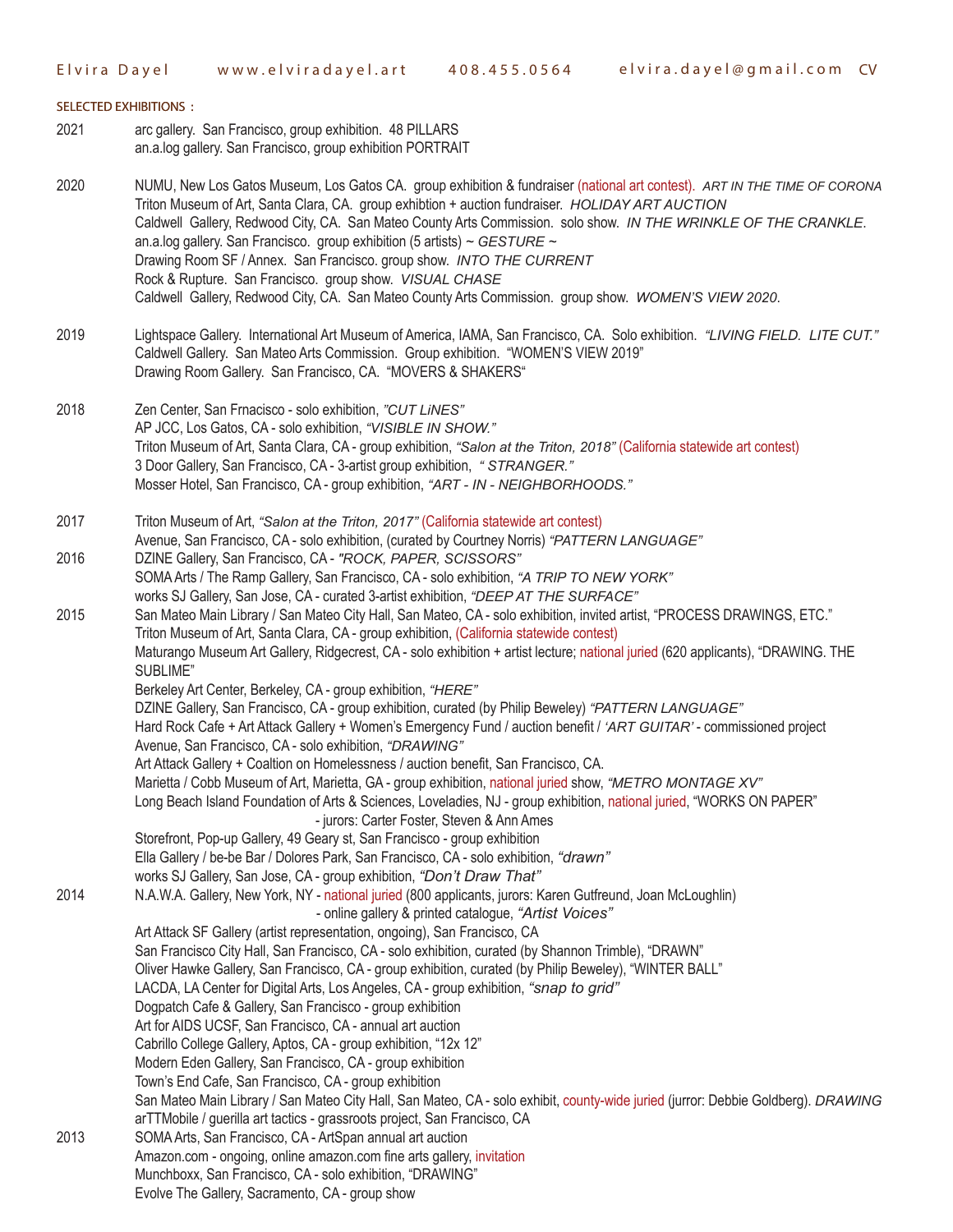**E l v i r a D a y e l w w w . e l v i r a d a y e l . a r t 4 0 8 . 4 5 5 . 0 5 6 4 e l v i r a . d a y e l @ g m a i l . c o m CV**

## **EDUCATION :**

**UCLA - University of California**, School of Arts, Department of Architecture & Urban Design Los Angeles (2004)

- Master's of Architecture, M.Arch I

**UCI - University of California**, Irvine (2001) - Merit Honors: Phi Beta Kappa Honor Society

- Bachelor's of Fine Arts, specialization in Visual Studio Art

- Bachelor's of Sciences, major in Biological Sciences;

- Minor in Digital Imaging & Design.

**Harvard University, Graduate School of Design** (GSD, Cambridge, Massachusetts (2000) - 6 week architecture program **CAL Arts, California Art Institute**, Valencia, California (1996) - full scholarship; 6 week summer art program **USC, Ryman Program**, University of Southern California, Los Angeles (1995) - full scholarship; 12 week art program **Izmail Art School, Ukraine**, 5 year program

**BIBLIOGRAPHY & PRESS :**

2021 - *48 PILLARS*, catalogue is published by Arc Gallery. https://issuu.com/arcgallery/docs/48\_pillars\_2021

2021 - *WILD LANDS*, book will be published by Jen Tough Gallery (art contest)

2021 - *ARTISTS OF THE BAY AREA BOOK*, will be published by Jen Tough Gallery. (art contest)

2020 *- SAN MATEO DAILY JOURNAL ..* review of the solo exhibition "In The Wrinkle of the Crankle" *https://www.smdailyjournal.com/arts\_and\_entertainment/museum-gotta-see-um/article\_7f217930-d3aa-11ea-82f3-9f5ba4 b3526b.html*

2017 *- KSTATI (TO THE POINT)* - article in russian language newspaper in San Francisco, CA. Issue N1139 Same article online:

*http://kstati.net/poisk-vdohnoveniya-v-parallelnyh-realnostyah-elviry-dael/*

**-** Lecture & presentation: "ON CONTEMPORARY ART." Chai House, 814 St. Elizabeth Drive, San Jose, California.

**-** Invited as a Juror for an online art competition in Kiyv, Ukraine, "art in hearts"

2015 *- SF Magazine* 

**ONLINE PRESENCE** curatedstate.com/collections/elvira-dayel analogsf.com saatchiart.com/elviradayel artlyowl.com/elvira